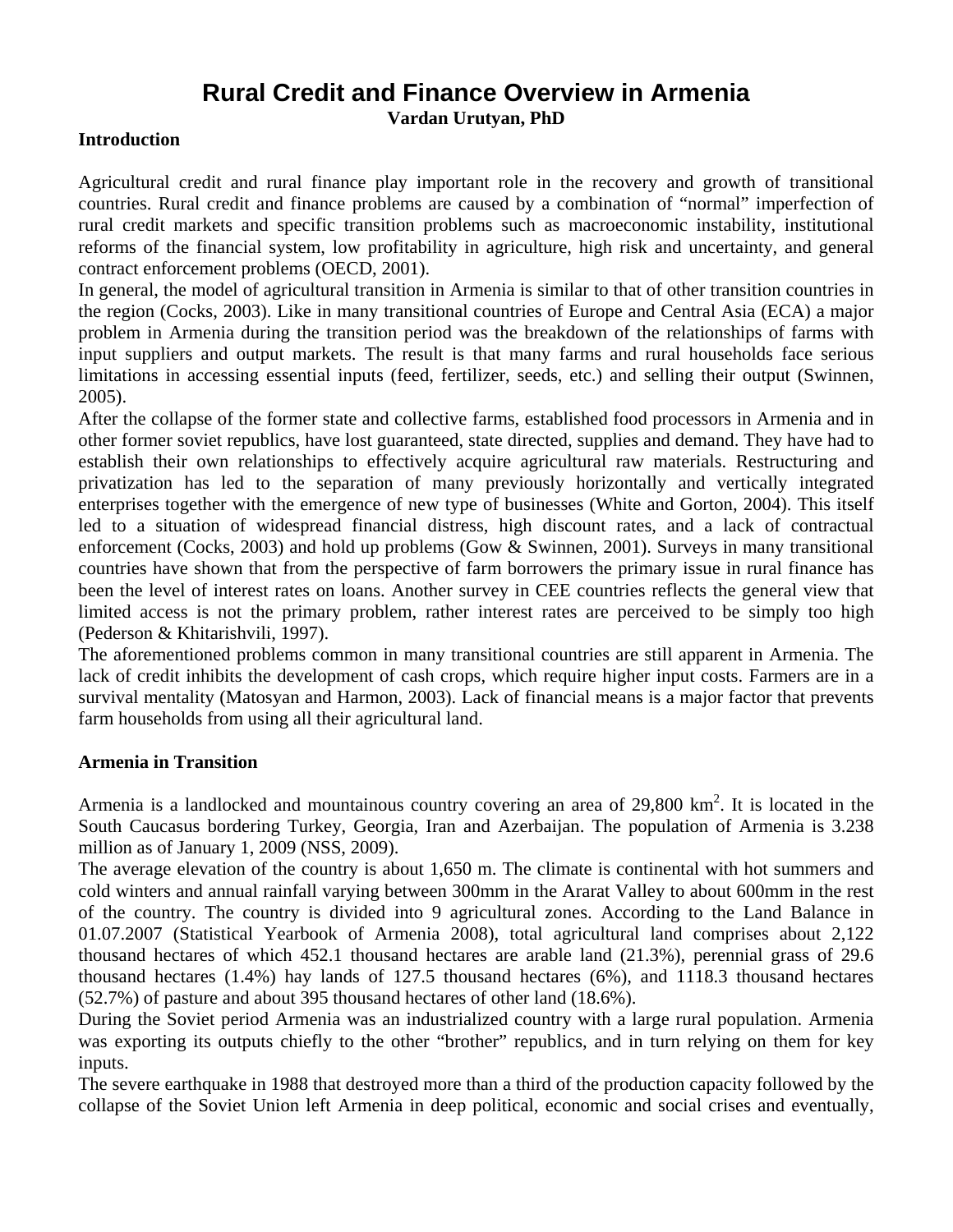war. The inherited governmental and legal infrastructure was seriously flawed, plagued with overwhelming levels of bureaucracy, corruption and nepotism (Kyureghian & Zohrabyan, 2005).

The market-oriented reforms introduced in 1991-92 comprised the privatization of many productive resources and organizations. Armenia was one of the former soviet republics to privatize agriculture effectively and swiftly during 1991-92: after independence followed the legislation necessary for the privatization of land, around 70% of arable land and agricultural output came into hands of individual peasant farms (Lerman & Mirzakhanian, 2001). Although by 1993 GDP declined to 47% of its 1990 level, and then gradually recovered to 68% in 2000, agricultural output did not show any significant declines during transition remaining stable during 1990-97 and increasing afterwards (Bezemer & Lerman, 2003). In recent years the share of agriculture in GDP comprised around 20-25 percent. During last three years the share of Agriculture in GDP decreased a comprised about 15% in 2008. This reduction was due to booming growth in construction, industry and services sectors.

## **Agricultural Credit and Rural Finance in Armenia**

Table 1 shows the credits of commercial banks operating in Armenia in agriculture and food industry for the period of 2004-2008. During the mentioned period it's obvious that total agricultural credits experienced a compound growth rate of about 43% a year. Individual annual growth rates were varying between 25%-62%. The percentage of agricultural credits in total stayed relatively stagnant, between 5.4%-6.3%. However the portion of credits having a maturity of 1 year and more decreased starting from 2004 till 6.2% of total then started to grow again and comprised about 7% of total credits (See Table 1). Another positive factor is that the proportion of agricultural credits having maturity of 1 year and more is gradually increasing. In 2005 it was roughly 64% of total agricultural credits and in 2008 it was about 78%. This clearly indicates that more long-term investments have been directed to agriculture. Table also shows that credits in food industry have significantly increased showing annual compound growth rate of about 24%. However during last two years it's noticeable a slight decrease in credits to food industry. Agricultural loan portfolio made up about 5.7% of GAO in 2008, this indicator was 1.7% in 2004. This is clearly another positive improvement.

|                                                            | (in million AMDs) |                                   |         |                                   |         |                                   |         |                                   |         |                                   |
|------------------------------------------------------------|-------------------|-----------------------------------|---------|-----------------------------------|---------|-----------------------------------|---------|-----------------------------------|---------|-----------------------------------|
|                                                            | 2004              |                                   | 2005    |                                   | 2006    |                                   | 2007    |                                   | 2008    |                                   |
|                                                            | Total             | Maturity<br>of 1 year<br>and more | Total   | Maturity<br>of 1 year<br>and more | Total   | Maturity<br>of 1 year<br>and more | Total   | Maturity<br>of 1 year<br>and more | Total   | Maturity<br>of 1 year<br>and more |
| Total Credits.<br>Leasing and<br>Factoring to<br>Residents | 137,087           | 68,832                            | 187,804 | 106.630                           | 233,673 | 138,018                           | 416,660 | 260,821                           | 626,575 | 413,885                           |
| Of which                                                   |                   |                                   |         |                                   |         |                                   |         |                                   |         |                                   |
| <b>Industry Total</b>                                      | 35,593            | 19,340                            | 39,099  | 23,522                            | 39,264  | 28,336                            | 56,267  | 39,676                            | 85,858  | 60,307                            |
| Food Industry                                              | 14,037            | 8,429                             | 15,152  | 11.064                            | 19,591  | 14,750                            | 24,432  | 19,136                            | 32,683  | 25,317                            |
| % in Industry<br>Total                                     | 39.4%             | 43.6%                             | 38.8%   | 47.0%                             | 49.9%   | 52.1%                             | 43.4%   | 48.2%                             | 38.1%   | 42.0%                             |
|                                                            |                   |                                   |         |                                   |         |                                   |         |                                   |         |                                   |
| <b>Agriculture</b><br><b>Total</b>                         | 8,611             | 5,900                             | 11,304  | 7,273                             | 14,196  | 8,533                             | 22,374  | 16,242                            | 36,467  | 28,440                            |
| <b>Percentage in</b><br><b>Total Credits</b>               | 6.3%              | 8.6%                              | 6.0%    | 6.8%                              | 6.1%    | 6.2%                              | 5.4%    | 6.2%                              | 5.8%    | 6.9%                              |

|  |  |  | Table 1: The agricultural credits of the commercial banks operating in Armenia |
|--|--|--|--------------------------------------------------------------------------------|

Source: CBA, "The Credits of Commercial Banks", 2004-2008.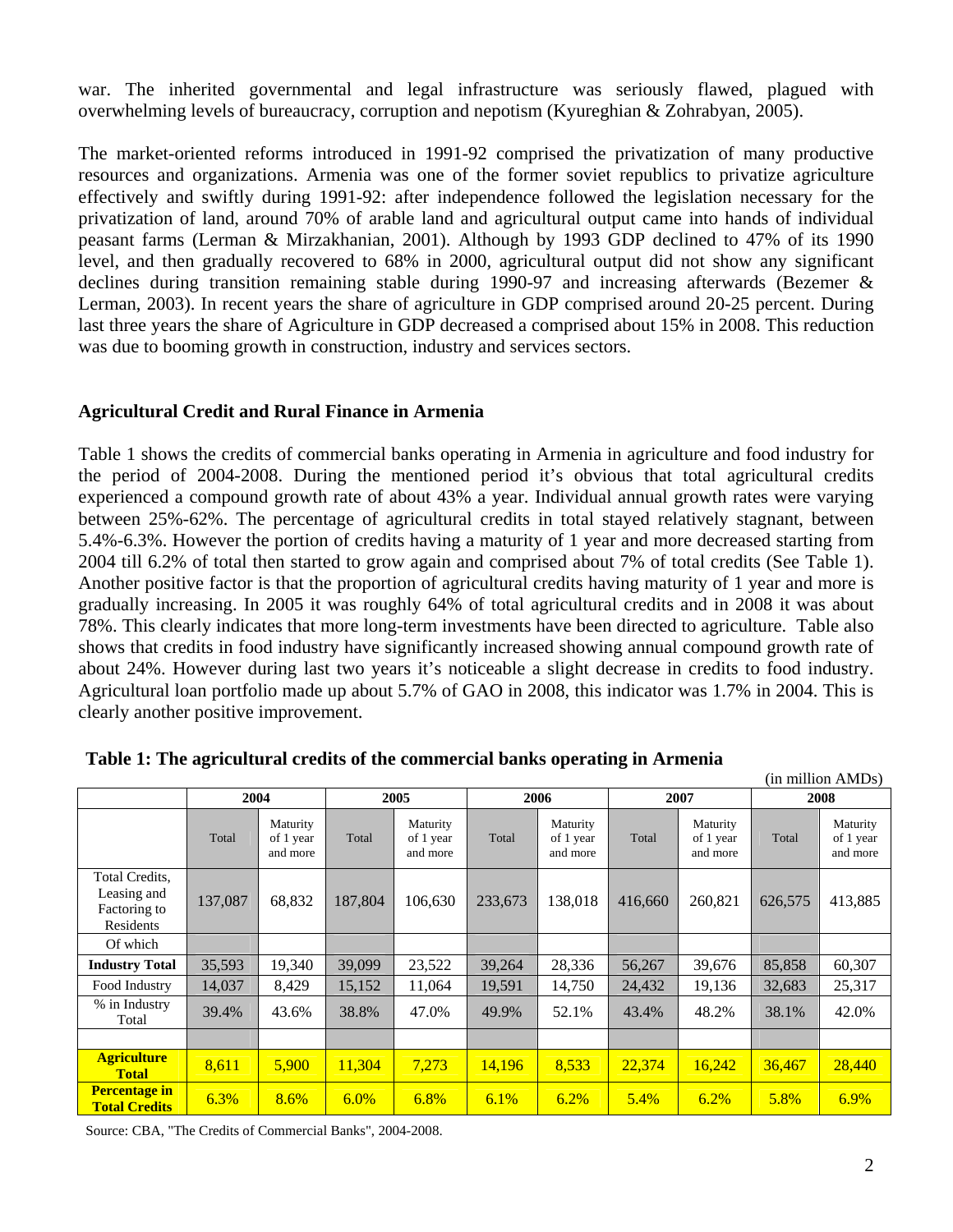The vast majority of Armenian banks refrain from financing agriculture due to the high risk of the sector. As of December 31, 2008 there were 22 commercial banks with 367 branches operating in Armenia. As it was mentioned only about 5.8% of total credit investments of these commercial banks went to agriculture. Table 2 summarizes the distribution of credit investments of these 22 banks by sectors and by banks. The only bank that is having a serious share in lending to the agricultural sector is the ACBA-Credit Agricole Bank, which according to financial statement provided to Central Bank of Armenia had about 72% of the total commercial bank portfolio in agriculture as of December 31, 2008. Its share gradually increased during last 5 years, as in 2004 ACBA's share was about 65%.

|                                                                                                                                                                                                                                           | <b>Distribution of credit</b><br>investments by sectors |                                     |                    |                                |                          | <b>Distribution of the</b><br>agricultural credits by banks |                                |                                   |
|-------------------------------------------------------------------------------------------------------------------------------------------------------------------------------------------------------------------------------------------|---------------------------------------------------------|-------------------------------------|--------------------|--------------------------------|--------------------------|-------------------------------------------------------------|--------------------------------|-----------------------------------|
|                                                                                                                                                                                                                                           |                                                         | <b>Industry</b>                     | <b>Agriculture</b> |                                |                          | <b>Agriculture</b>                                          |                                |                                   |
| As of Dec. 31, 2008                                                                                                                                                                                                                       | <b>Total</b>                                            | of which<br>food<br><b>Industry</b> | <b>Total</b>       | <b>Plant</b><br><b>Growing</b> | <b>Animal</b><br>Growing | <b>Total</b>                                                | <b>Plant</b><br><b>Growing</b> | <b>Animal</b><br><b>Husbandry</b> |
| Bank 1                                                                                                                                                                                                                                    | 7.7%                                                    | 6%                                  | 2.1%               | 0.9%                           | 1.2%                     | 1.5%                                                        | 1.9%                           | 1.2%                              |
| Bank 2                                                                                                                                                                                                                                    | 22.5%                                                   | 7%                                  | 4.0%               | 1.7%                           | 2.3%                     | 2.1%                                                        | 2.9%                           | 1.8%                              |
| Bank 3                                                                                                                                                                                                                                    | 14.7%                                                   | 4%                                  | 0.8%               | 0.0%                           | 0.8%                     | 0.3%                                                        | 0.0%                           | 0.4%                              |
| <b>Bank 4</b>                                                                                                                                                                                                                             | 28.2%                                                   | 9%                                  | 5.0%               | 0.0%                           | 5.0%                     | 4.5%                                                        | 0.0%                           | 6.6%                              |
| <b>Bank 5</b>                                                                                                                                                                                                                             | 19.7%                                                   | 3%                                  | 2.0%               | 0.6%                           | 1.4%                     | 3.8%                                                        | 3.5%                           | 3.9%                              |
| Bank 6                                                                                                                                                                                                                                    | 16.4%                                                   | 9%                                  | 0.1%               | 0.0%                           | 0.1%                     | 0.1%                                                        | 0.0%                           | 0.2%                              |
| Bank 7                                                                                                                                                                                                                                    | 4.4%                                                    | 1%                                  | 0.7%               | 0.0%                           | 0.7%                     | 0.2%                                                        | 0.0%                           | 0.2%                              |
| Bank 8                                                                                                                                                                                                                                    | 7.3%                                                    | 4%                                  | 0.7%               | 0.0%                           | 0.7%                     | 0.1%                                                        | 0.0%                           | 0.2%                              |
| Bank 9                                                                                                                                                                                                                                    | 3.7%                                                    | 1%                                  | 0.1%               | 0.1%                           | 0.0%                     | 0.0%                                                        | 0.1%                           | 0.0%                              |
| Bank 10                                                                                                                                                                                                                                   | 12.9%                                                   | 11%                                 | 1.8%               | 0.9%                           | 0.9%                     | 2.3%                                                        | 3.6%                           | 1.6%                              |
| Bank 11                                                                                                                                                                                                                                   | 4.9%                                                    | 3%                                  | 3.2%               | 1.0%                           | 2.2%                     | 2.5%                                                        | 2.4%                           | 2.5%                              |
| Bank 12                                                                                                                                                                                                                                   | 5.9%                                                    | 5%                                  | 0.0%               | 0.0%                           | 0.0%                     | 0.0%                                                        | 0.0%                           | 0.0%                              |
| Bank 13                                                                                                                                                                                                                                   | 5.0%                                                    | 3%                                  | 0.0%               | 0.0%                           | 0.0%                     | 0.0%                                                        | 0.0%                           | 0.0%                              |
| Bank 14                                                                                                                                                                                                                                   | 12.6%                                                   | 6%                                  | 0.6%               | 0.0%                           | 0.6%                     | 1.2%                                                        | 0.0%                           | 1.8%                              |
| Bank 15                                                                                                                                                                                                                                   | 5.8%                                                    | 2%                                  | 32.0%              | 10.7%                          | 21.3%                    | 72.3%                                                       | 75.9%                          | 70.6%                             |
| Bank 16                                                                                                                                                                                                                                   | 11.3%                                                   | 5%                                  | 4.8%               | 3.1%                           | 1.7%                     | 3.0%                                                        | 6.1%                           | 1.5%                              |
| Bank 17                                                                                                                                                                                                                                   | 4.0%                                                    | 4%                                  | 2.6%               | 0.0%                           | 2.6%                     | 0.6%                                                        | 0.0%                           | 0.9%                              |
| Bank 18                                                                                                                                                                                                                                   | 11.6%                                                   | 0%                                  | 0.2%               | 0.0%                           | 0.2%                     | 0.1%                                                        | 0.0%                           | 0.1%                              |
| Bank 19                                                                                                                                                                                                                                   | 13.2%                                                   | 5.0%                                | 0.5%               | 0.0%                           | 0.5%                     | 0.6%                                                        | 0.0%                           | 0.9%                              |
| <b>Bank 20</b>                                                                                                                                                                                                                            | 17.0%                                                   | 6.6%                                | 2.3%               | 0.5%                           | 1.9%                     | 4.7%                                                        | 3.0%                           | 5.5%                              |
| Bank 21                                                                                                                                                                                                                                   | 28.4%                                                   | 6.5%                                | 0.0%               | 0.0%                           | 0.0%                     | 0.0%                                                        | 0.0%                           | 0.0%                              |
| Bank 22                                                                                                                                                                                                                                   | 12.6%                                                   | 5.8%                                | 0.7%               | 0.7%                           | 0.1%                     | 0.2%                                                        | 0.5%                           | 0.0%                              |
| <b>Total by Sectors</b>                                                                                                                                                                                                                   | 13.4%                                                   | 5.1%                                | 5.7%               | 1.8%                           | 3.9%                     |                                                             |                                |                                   |
| <b>Total by Banks</b><br>$S_{\text{out},\text{out}}$ $D_{\text{on},\text{out}}$ of $C_{\text{out},\text{in}}$ $D_{\text{out},\text{out}}$ and $D_{\text{out},\text{out}}$ and $D_{\text{out},\text{out}}$ and $D_{\text{out},\text{out}}$ |                                                         |                                     |                    |                                |                          | 100.0%                                                      | 100.0%                         | 100.0%                            |

**Table 2. The Credit Investments' Distribution of the Commercial Banks operating in Armenia** 

Source: Reports of Commercial Banks submitted to CBA, 2004-2008.

From the table it's quite obvious that only 5 banks do agricultural lending to some extent. We can say that these banks divided the rural finance among themselves, although unequally. It's clear that more than 70% (ACBA-Credit Agricole) of the credits in agriculture belong to one bank; the bank in the second place has 4.7% share of the total agriculture lending.

ACBA Bank was founded in 1996 in the frames of TACIS project of European Union. Credit Agricole Consultants in cooperation with RIAS of the Netherlands and AG-Agroprogress Germany successfully implemented the feasibility study, followed by the establishment of the ACBA Bank. Long-term and mutually beneficial cooperation between ACBA Bank and the European leading French banking group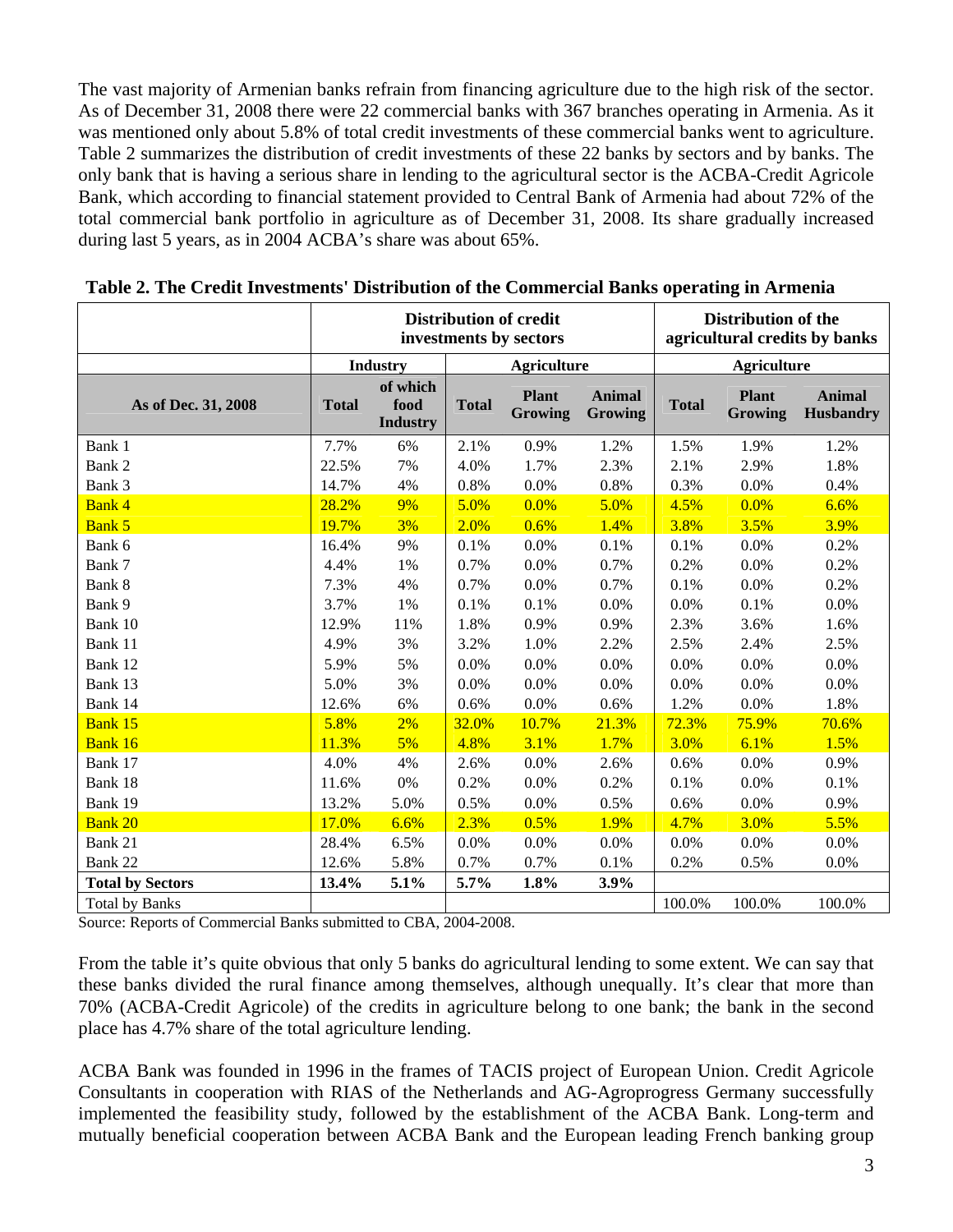Credit Agricole led Credit Agricole bank group to become the biggest shareholder of ACBA Bank on September 15, 2006, by making a significant financial investment into the bank capital. ACBA bank was restructured, becoming a closed joint stock company and it was renamed ACBA-CREDIT AGRICOLE BANK (www.acba.am). The bank has more than 30 branches which cover all regions of Armenia.

ACBA-Credit Agricole over the years became the most professional rural lender among other commercial banks offering wide range of financial products exclusively for agriculture. Although interest rates are still high for agriculture, which is being always explained with risk factor, the bank offers several loan products to agribusinesses, farmers' groups, agricultural legal entities and individual farmers. Below it is provided the diverse product catalogue of the ACBA-Credit Agricole Bank:

| <b>Name</b>                                                                                                                                                                                                                                                  | <b>Type</b>     | <b>Amount</b>                                                                                                                    | <b>Interest rates</b> | <b>Maturity</b>      |  |  |  |
|--------------------------------------------------------------------------------------------------------------------------------------------------------------------------------------------------------------------------------------------------------------|-----------------|----------------------------------------------------------------------------------------------------------------------------------|-----------------------|----------------------|--|--|--|
| <b>Credit Line with Plastic</b><br><b>Card Account</b>                                                                                                                                                                                                       | <b>Business</b> | $1,000 - 300,000$ AMD                                                                                                            | $20 - 24\%$           | $1.0 - 3.0$ years    |  |  |  |
| For those customers who received agricultural loans, express loans for 3 times and are members of Agricultural Cooperative<br>Regional Unions.                                                                                                               |                 |                                                                                                                                  |                       |                      |  |  |  |
| <b>Agricultural Long-term</b><br>Loans                                                                                                                                                                                                                       | <b>Business</b> | $0.0 - 150,000$ USD                                                                                                              | $12 - 22%$            | $24.0 - 60.0$ months |  |  |  |
| In certain cases the loans can be provided with the period of 84 months to legal and physical persons who are engaged or<br>planning to be engaged in agricultural production or/and processing and have at least 1 year of working experience in the field. |                 |                                                                                                                                  |                       |                      |  |  |  |
| <b>Agricultural Loans with</b><br>simplified collateral                                                                                                                                                                                                      | <b>Business</b> | $0.0 - 300,000$ AMD                                                                                                              | $20 - 24%$            | $0.0 - 18.0$ months  |  |  |  |
| Regional Unions.                                                                                                                                                                                                                                             |                 | For those customers who received agricultural loans, express loans for 3 times and are members of Agricultural Cooperative       |                       |                      |  |  |  |
| <b>Agribusiness Loans</b>                                                                                                                                                                                                                                    | <b>Business</b> | $0.0 - 30,000,000$ AMD                                                                                                           | $22 - 26%$            | $0.0 - 24.0$ months  |  |  |  |
| or/and processing.                                                                                                                                                                                                                                           |                 | Agricultural loans to legal entities and individual farmers who are engaged or planning to be engaged in agricultural production |                       |                      |  |  |  |
| <b>Agricultural Express</b><br><b>Credit Line</b>                                                                                                                                                                                                            | <b>Business</b> | $0.0 - 500,000$ AMD                                                                                                              | 24%                   | $0.0 - 18.0$ months  |  |  |  |
| These loans are provided to the customers who are members of Regional Cooperative Unions, at least 4 times received ACBA<br>loans, have minimum of 3 years of credit history with no delayed payments and penalties.                                         |                 |                                                                                                                                  |                       |                      |  |  |  |
| <b>Agricultural Long-term</b><br>loan with declining<br>interest rate                                                                                                                                                                                        | <b>Business</b> | $10,000,000 - 20,000,000$ AMD                                                                                                    | $13 - 16%$            | $3.0 - 7.0$ years    |  |  |  |

# **Table 3. Agricultural Loan Products of ACBA-Credit Agricole Bank.**

Source: www.credit.am

ACBA-Credit Agricole takes the following as collateral: immovable property-land, buildings, apartments, houses, fixed assets, working capital, vehicles, precious metal, livestock, electronics, furniture, etc.

Other banks that do some lending to Armenian agriculture are assisted by the international programs and donors. Table 4 shows the International Agricultural Development Programs and their credit components.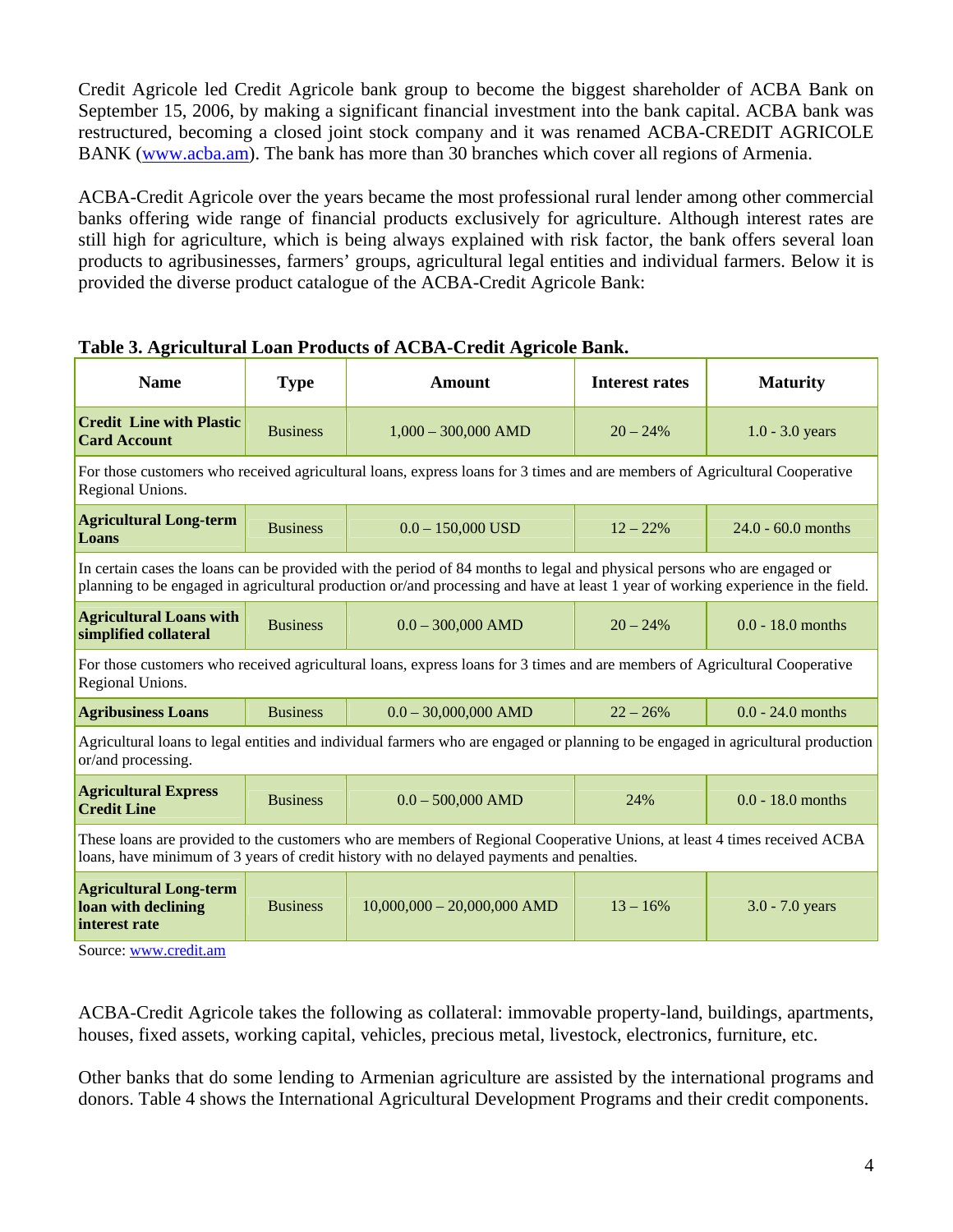### **Table 4. International Agricultural Development Programs and their Credit Components.**

| <b>Name of the Program</b>                   | Amount                  | Interest rates     | <b>Maturity</b>    |
|----------------------------------------------|-------------------------|--------------------|--------------------|
| <b>RURAL FINANCE FACILITY PROGRAMS (RFF)</b> | $0 - 150,000$ USD       | $10 - 16\%$        | $1-7$ years        |
|                                              | (different among banks) | (differs by banks) | (differs by banks) |

The RFF has been established by the Government of Armenia jointly with the International Fund for Agriculture Development which aims at activating the economic activities of the small and medium size rural enterprises by providing them with more affordable loan products. IFAD allocated 8.9 mln USD. Later the World Bank joined to the initiative and allocated 5.2 mln USD. These are the programs under the facilitation of Rural Finance Facility Project Implementation Unit:

**"Economic Development of Rural Areas"** – financed by IFAD

**"Rural Enterprise and Small-Scale Commercial Agricultural Development Project (RESCAD)"** – financed by the World Bank

**"Marketing Opportunities for Farmers**" – financed by IFAD

"Millennium Challenge Foundation - Armenia", **"Water-to-Market" credit component** – financed by Millennium Challenge Corporation, USA (8.5 mln USD allocated).

**"Promotion of SME in Rural Areas"** – financed by Government of Armenia.

In the scope of these programs the following commercial banks have been selected: ArdshininvestBank, UniBank, InecoBank, ACBA-Credit Agricole Bank, ConverseBank, AreksimBank and ArmbusinessBank. In the scope of "Water-to-Market" Credit Component the following financial institutions were selected: ArmbusinessBank, ConverseBank, Farm-Credit Armenia UCO and Nor Horizon UCO.

| <b>American University of Armenia</b><br>Turpanjian Rural Development Program | Max. 10,000,000 AMD | 6% | Up to 5 years |
|-------------------------------------------------------------------------------|---------------------|----|---------------|
|                                                                               |                     |    |               |

Loan guaranteed by the American University of Armenia Corporation. Loans are provided to legal entities and physical persons. The regions are limited to Tavush and Shirak as well as Nagorno Karabagh.

Source: www.rff.am , www.cba.am.

## **As it can be seen, rural and micro finance remains under the attention of different international organizations.**

## *Universal Credit Organizations*

As of January 1, 2009 there are 25 licensed universal credit organizations (Armenian "Law on Credit Organizations", approved in 2002, which includes credit and savings unions, leasing and factoring companies, and universal non-bank financial institutions-NBFI) which operate in Armenia. These 25 organizations had 46 branches as of December 31, 2008. Their assets comprised about 61 billion AMD, 15% of which were directed to agricultural sectors. Only 10 out of 25 are involved in rural lending and agricultural leasing to some extent. Below is provided a complete list of those organizations and their financial products: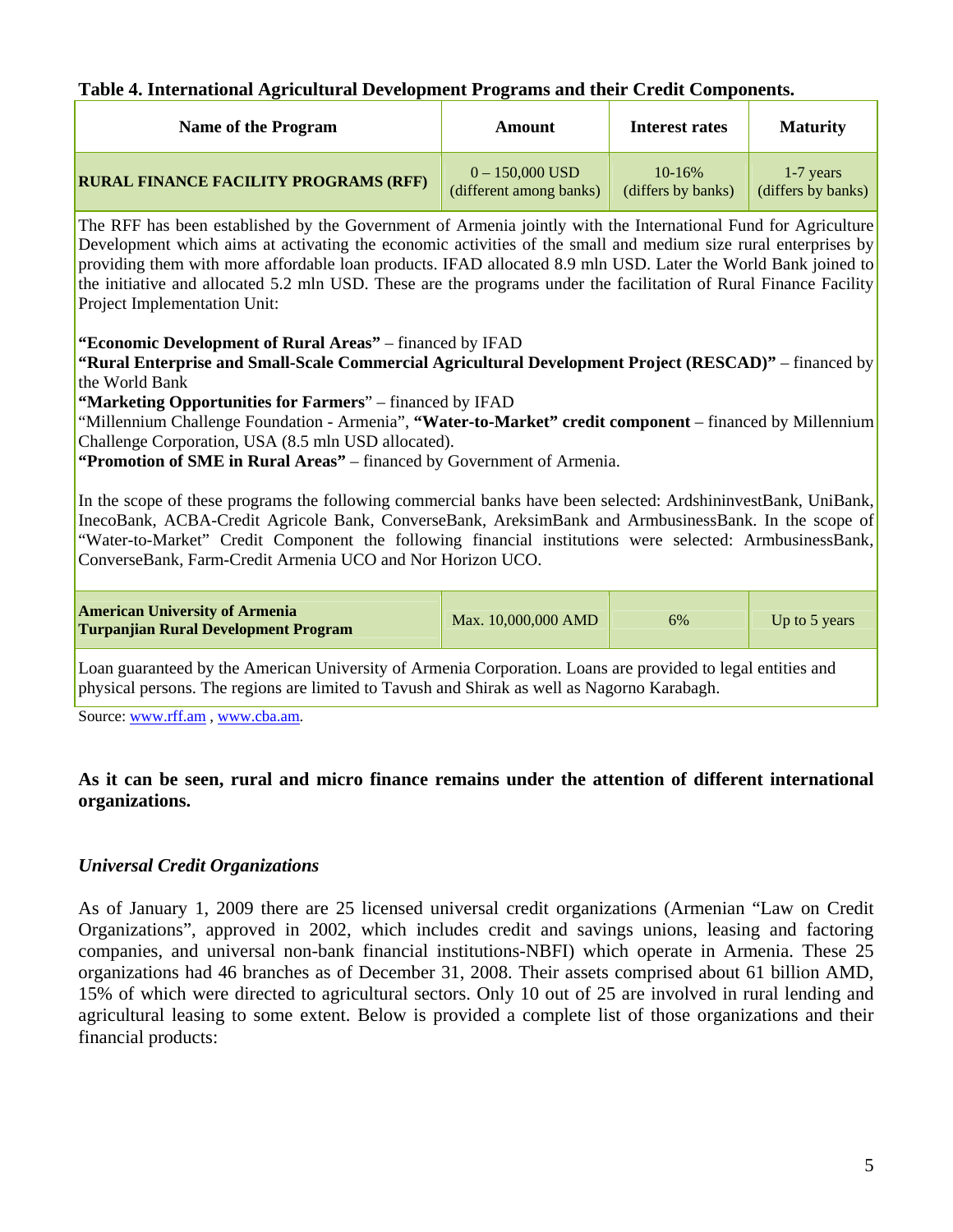| <b>UCO</b>                         | <b>Product</b>                          | Min. size                           | Max. size                            | <b>Term</b>                                             | <b>Interest</b>         | <b>Note</b>                                   |
|------------------------------------|-----------------------------------------|-------------------------------------|--------------------------------------|---------------------------------------------------------|-------------------------|-----------------------------------------------|
| <b>Nor Horizon LLC</b>             | Ag Loan                                 | 200,000 AMD                         | 500,000 AMD                          | $8 - 36$<br>months                                      | 24%                     | Selected regions                              |
| <b>Eclof LLC</b>                   | Group Loan                              |                                     | 250,000 AMD<br>per group<br>member   | 18 months                                               | 12%<br>discount<br>loan | Min 3 farmers in<br>the group                 |
| <b>SEF</b><br><b>International</b> | Ag Loan                                 | 500,000 AMD<br>per member<br>farmer | 20,000,000<br>AMD per<br>association | 2 years                                                 | 24%                     | Only to registered<br>Ag. Associations        |
| <b>FINCA</b>                       | Group loans<br>Ag loan                  | 50,000 AMD<br>0 AMD                 | 1,350,000 AMD<br>380,000 AMD         | $8 - 18$<br>months<br>12 months                         | 22%<br>24%              | Selected regions,<br>1 <sup>st</sup> phase    |
| <b>ACBA Leasing</b>                | Ag Leasing                              | 500,000 AMD                         |                                      | $6 - 60$<br>months                                      | 11-13.5%                | Downpayment of<br>20% min.                    |
| <b>Aregak</b>                      | Agricultural<br>loans                   |                                     | 5,000,000 AMD                        | 36 months                                               | 18-22%                  | Ararat, Armavir,<br>Aragatsotn, Kotayk        |
|                                    | Group Loans                             | 60,000 AMD                          | 1,080,000 AMD                        | 12 months                                               | $1-1.1%$ per<br>month   | Regions of<br>Armenia and<br>Nagorno Karabagh |
| <b>AgroLeasing</b>                 | Leasing                                 |                                     |                                      | $6 - 36$<br>months                                      | 10-16%                  |                                               |
|                                    | Group loan<br>$(3-5 \text{ farmers})$   | 300,000 AMD<br>per farmer           | 2,000,000 AMD<br>per farmer          | 18 months                                               | 18-22%                  | Group bears<br>subsidiary<br>responsibility   |
| <b>CARD</b><br><b>AgroCredit</b>   | Farmers<br>&<br>Processing              | 1,000,000<br><b>AMD</b>             | 80,000,000<br>AMD                    | 18 months<br>for farmers<br>and 5 years<br>for process. | 16-22%                  |                                               |
|                                    | Leasing<br>(legal<br>entities)          |                                     | 80,000,000<br>AMD                    | 5 years                                                 | 17-22%                  | Min 10%<br>downpayment for<br>leasing         |
| <b>ANIV</b>                        | Ag loans to<br>registered SP            |                                     | 15,000,000<br>AMD                    | 3 years                                                 | 18%                     | Only in Syunik and                            |
|                                    | T <sub>o</sub><br>individual<br>farmers |                                     | 2,000,000AMD                         | 3 years                                                 | 18%                     | <b>Vayots Dzor</b><br>regions                 |
| <b>Farm Credit</b>                 | Agribusiness<br>Loans                   | 300,000 AMD                         | 20,000,000AMD                        | $3 - 36$<br>months                                      | 15-20%                  | Min. 6 months<br>work experience.             |
| Armenia                            | Agricultural<br>Loans                   | 300,000 AMD                         | 10,000,000AMD                        | $3 - 36$<br>months                                      | 15-20%                  | Loan disbursement<br>commission - 1%          |

|  |  |  | Table 5. Products of Universal Credit Organizations Providing Rural Credit. |
|--|--|--|-----------------------------------------------------------------------------|
|  |  |  |                                                                             |

Source: Author's personal interviews.

It's worth mentioning that 3 of these 10 organizations, Agroleasing, CARD AgroCredit and Farm Credit Armenia, have been established with the help of USDA programs in Armenia: USDA MAP, active in Armenia 1992-2005, and USDA Caucasus Agricultural Development Initiative active from 2005 till now. So, it's obvious that international organizations are also interested in rural micro credit development and are assisting or forming spin-off organizations to facilitate their rural community development programs.

Despite the fact that agricultural credit volumes are gradually increasing (See Table 1), the recent assessment conducted by the Central Bank of Armenia shows that currently only 17% of the demand is satisfied by the commercial banks and UCOs. The assessment also showed that the preferred currency of